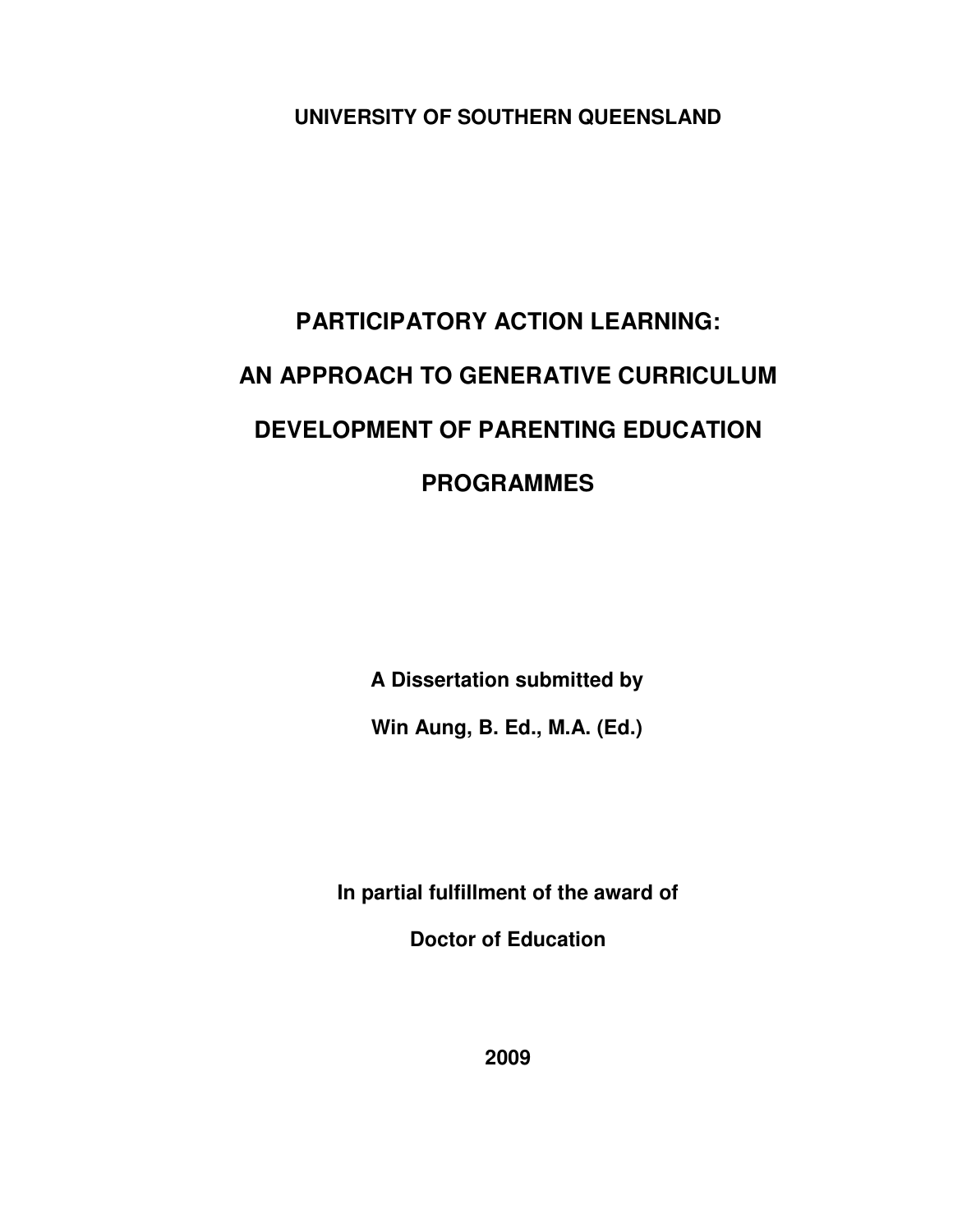*People's participation in social and political transformation is the central issue of our time. This can only be achieved through the establishment of societies which place human worth above power and liberation above control. In this paradigm, development requires democracy, the genuine empowerment of the people. When this is achieved, culture and development will coalesce an environment in which all are valued and every kind of human potential can be realized.*

Aung San Suu Kyi

*Winner of the 1991 Nobel Peace Prize from Burma (Myanmar)*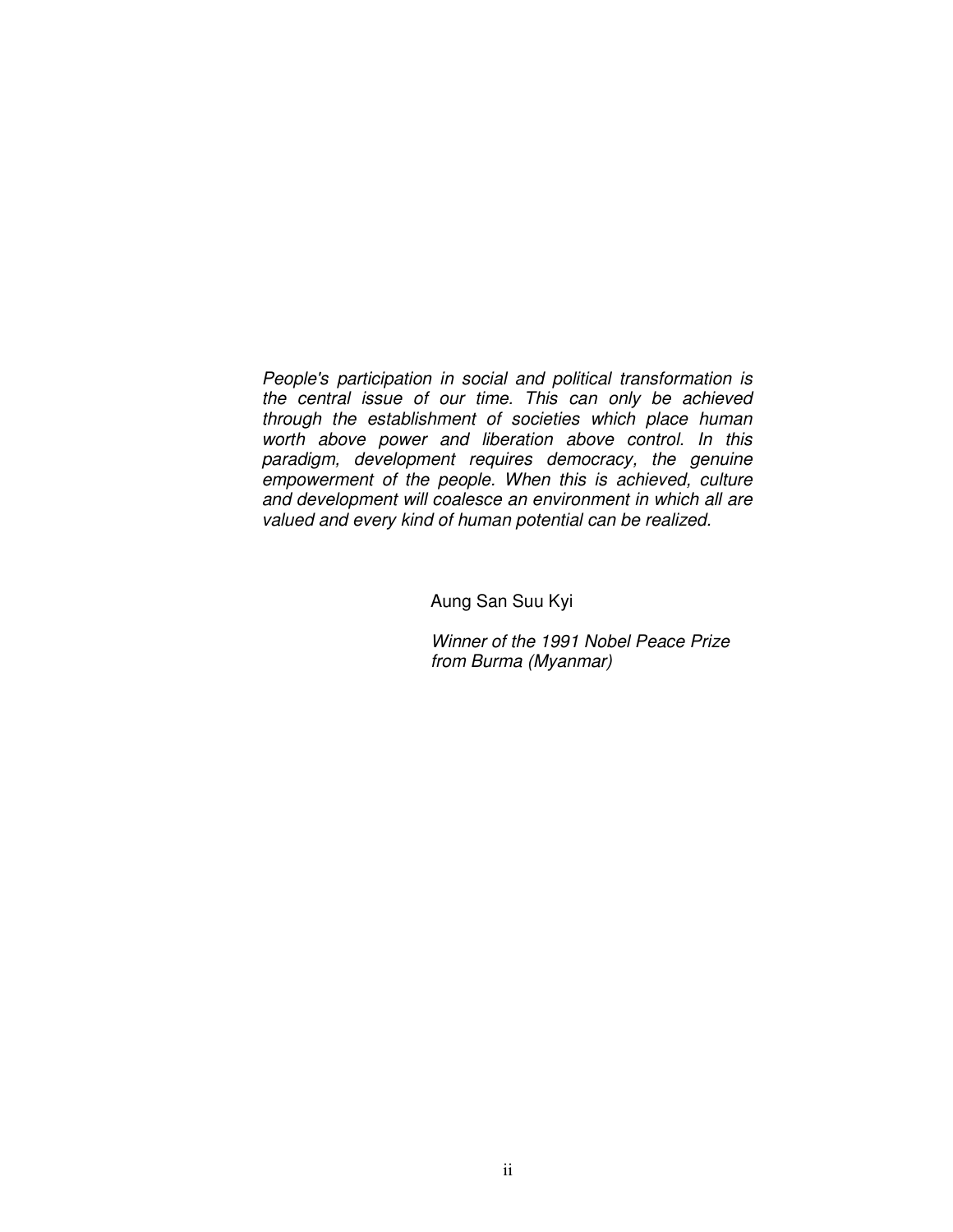#### **ABSTRACT**

The study explores an approach where professionals work with people in the communities for the development of a parenting education programme for mothers to enhance their early childhood care practices. The focus of the study is the process of generative curriculum development, applying participatory and dialogic pedagogical principles and practices which facilitate empowering and emancipatory learning in the parenting education programmes. Accordingly, the literature review is concerned with two areas: the first is on the concept and practices of early childhood care and development with some highlights on parenting education; and the second on the theory and practice of empowering and emancipatory adult education with reference to the Generative Curriculum Development approach to blend local knowledge and academic/professional knowledge on early childhood care and development.

Since the focus of the research is the process for change in child care practices of the mothers as well as the pedagogic practices of the adult educators, participatory action research was considered an appropriate research methodology and participatory action learning as a learning approach. There were two action learning circles involved in the research: the parenting education action learning circle and the pedagogic action learning circle. Parenting action learning circles dealt with enhancement of early childhood care practices of mothers while the pedagogic action learning circle explored more effective pedagogic practices of parenting educators. Data were collected from both circles and data analysis was done in a continuous and progressive manner, along with the repeated cycles of participatory action learning using the constant comparative method based on the grounded theory methodology (Glaser & Strauss, 1967).

The findings have indicated that the Generative Curriculum Development process appeared to be a practicable model for participatory development of an education programme while contributing to the progressive understanding of praxis-based pedagogy (Freire, 1970, 1995; Shor, 1992; Vella, 1994) and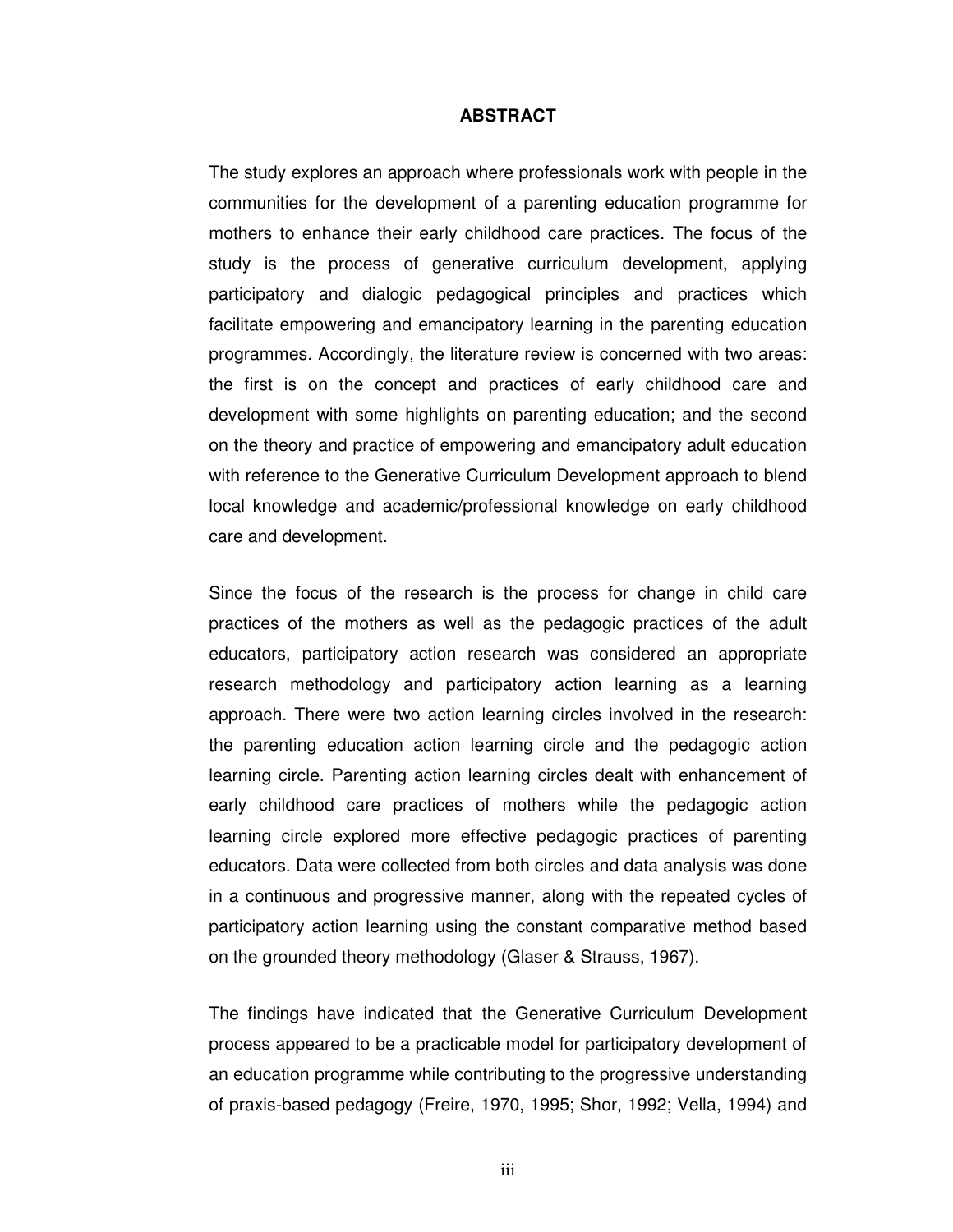advancement in related pedagogical principles and practices for empowering and emancipatory education for social change. The research experience has also shown that people have an impressive wealth of knowledge and immense potential to advance their knowledge if the opportunity is provided. It was evident that in order to realise this potential the adult educators had to make an ideological shift from depositing knowledge into the learners towards empowering them to build their competence and confidence in creating their own knowledge. The analysis, on the other hand, enabled a number of recommendations in relation to development programming in general, and adult education and early childhood care in particular. It is envisioned that these recommendations will enable the development partners in the country to promote greater and genuine participation for empowerment of the people to bring about change.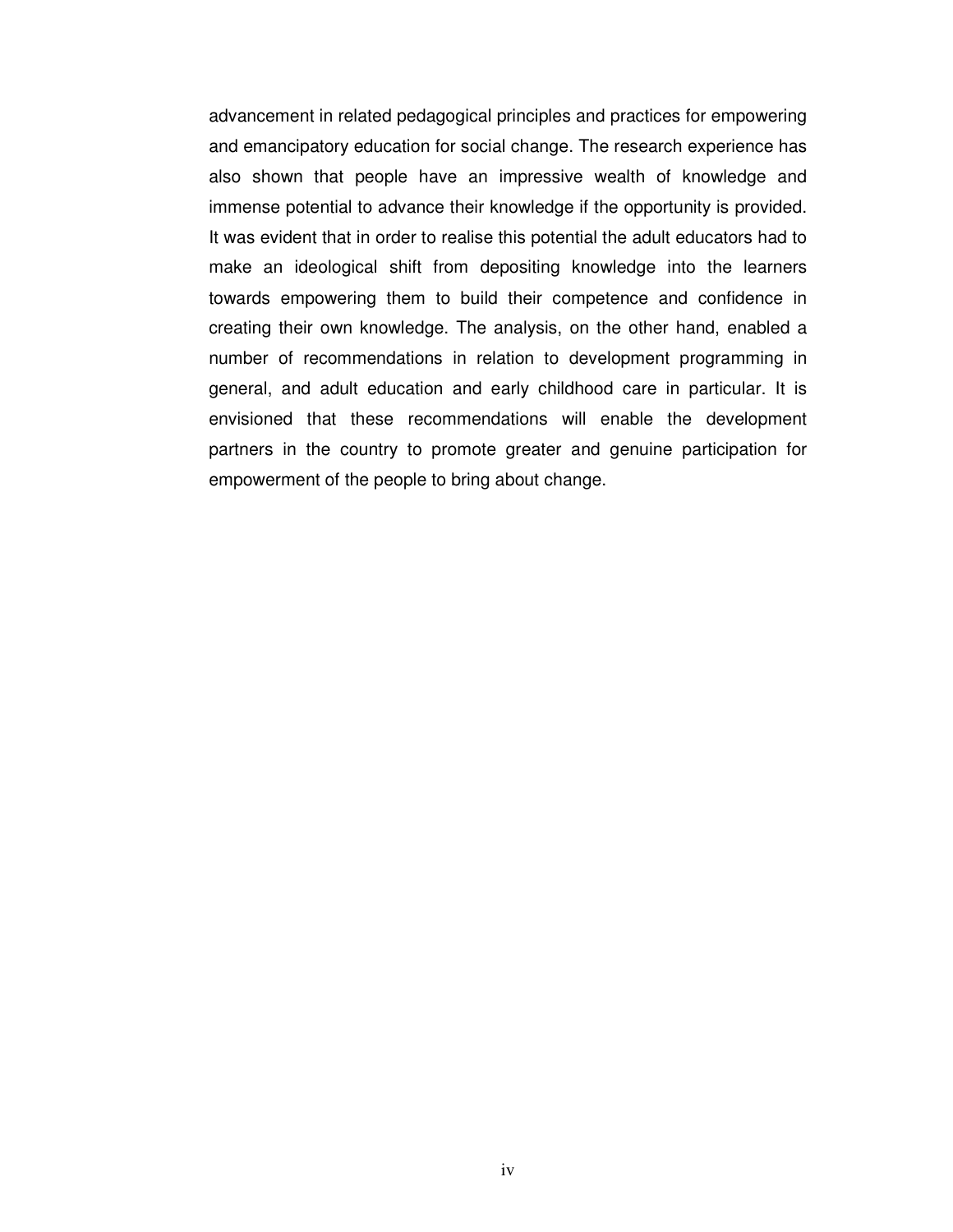## **CERTIFICATION OF DISSERTATION**

I certify that the ideas, results, analyses and conclusions reported in this dissertation are entirely my own effort, except where otherwise acknowledged. I also certify that the work is original and has not been previously submitted for any other award, except where otherwise acknowledged.

Signature of Candidate **Date** 

\_\_\_\_\_\_\_\_\_\_\_\_\_\_\_\_\_\_\_\_\_\_\_\_\_\_ \_\_\_\_\_\_\_\_\_\_\_\_\_\_\_\_\_\_

\_\_\_\_\_\_\_\_\_\_\_\_\_\_\_\_\_\_\_\_\_\_\_\_\_\_ \_\_\_\_\_\_\_\_\_\_\_\_\_\_\_\_\_\_

\_\_\_\_\_\_\_\_\_\_\_\_\_\_\_\_\_\_\_\_\_\_\_\_\_\_ \_\_\_\_\_\_\_\_\_\_\_\_\_\_\_\_\_\_

**ENDORSEMENT**

Signature of Supervisor **Date** 

Signature of Supervisor **Date**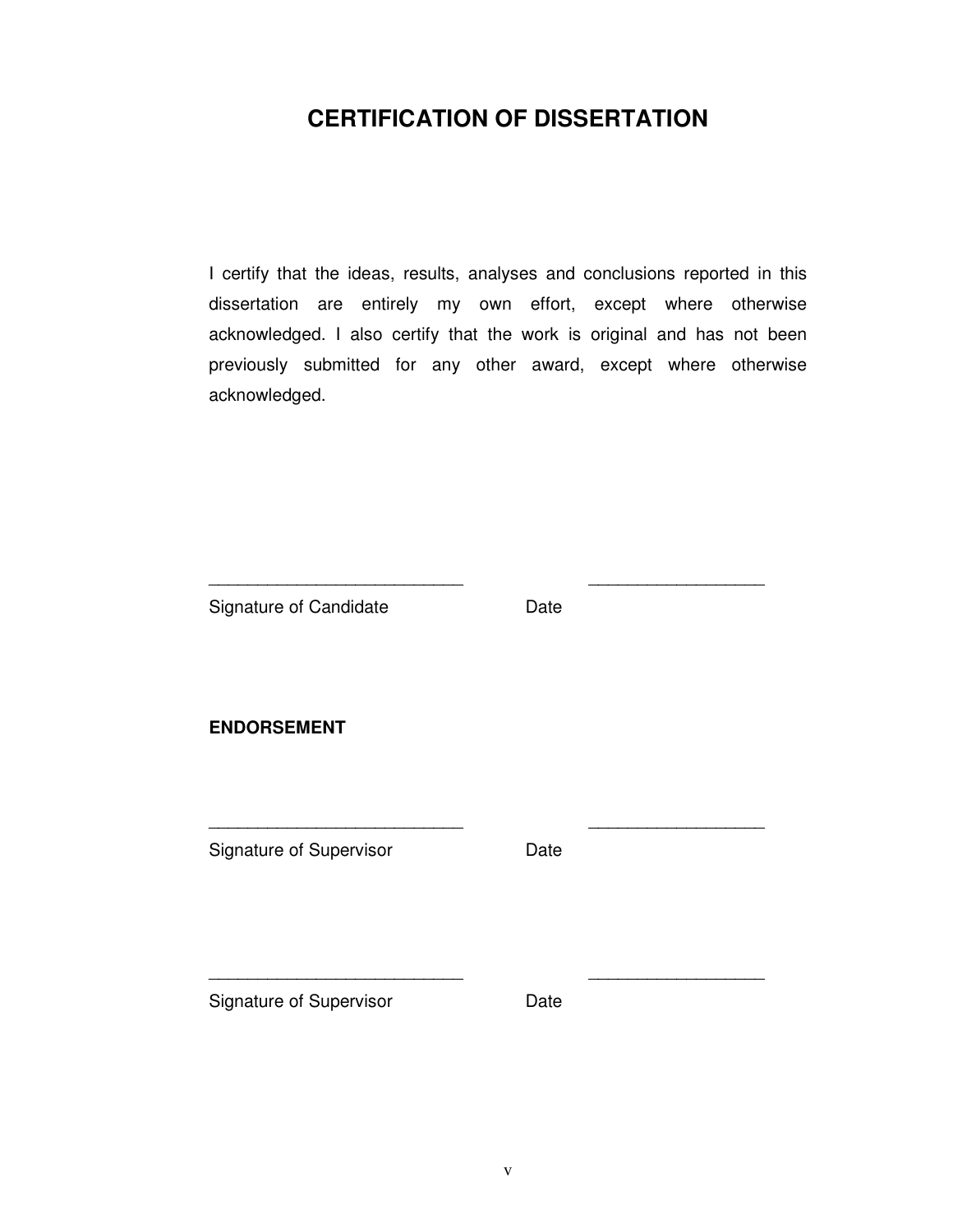#### **ACKNOWLEDGEMENTS**

My doctoral journey has taken an unusually long time for various reasons but my immediate and extended family have all shown their understanding and faith in what I have been doing. I would like to express my heart-felt thanks to them for their strong faith in me and support of my study. Particularly, I owe a lot to my wife, Pyone, for her sacrifices during my ten year doctoral journey. She has been supportive to my commitment in life-long learning. Thank you, Pyone, for being you.

I am deeply indebted to my colleagues from the Ministry of Education and the partner Non Governmental Organization (NGO) as they have enthusiastically and voluntarily joined me in conducting this study as coresearchers and co-learners in spite of their enormous work responsibilities. I also would like to express my sincere thanks to my colleagues from my office who have provided invaluable comments and suggestions during both the research process and the analytical writing stage of the dissertation. Particularly I am very grateful to my "critical friend", Linda Jenkinson, for her insightful comments and provocative questions when developing the draft.

Similarly, I would like to express my deep appreciation to my supervisors, Dr. Dorothy Andrews and Dr. Jon Austin for their patience, understanding and encouragement as well as invaluable guidance and advice in my study in the USQ. There are many other people at USQ to whom I would like to express my earnest thanks for their assistance and guidance in my study for the Doctor of Education degree there. Particularly, my sincere gratefulness goes to the Faculty of Education for awarding the Scholarship for my enrolment in Semesters One and Two of 2009. Without that assistance, it would be extremely difficult for me to continue the study and complete this dissertation.

Last but not least, I want to thank the individuals from the communities, particularly the mothers from the Mothers' Circles who participated in the study. Without their contributions, this dissertation will not be possible.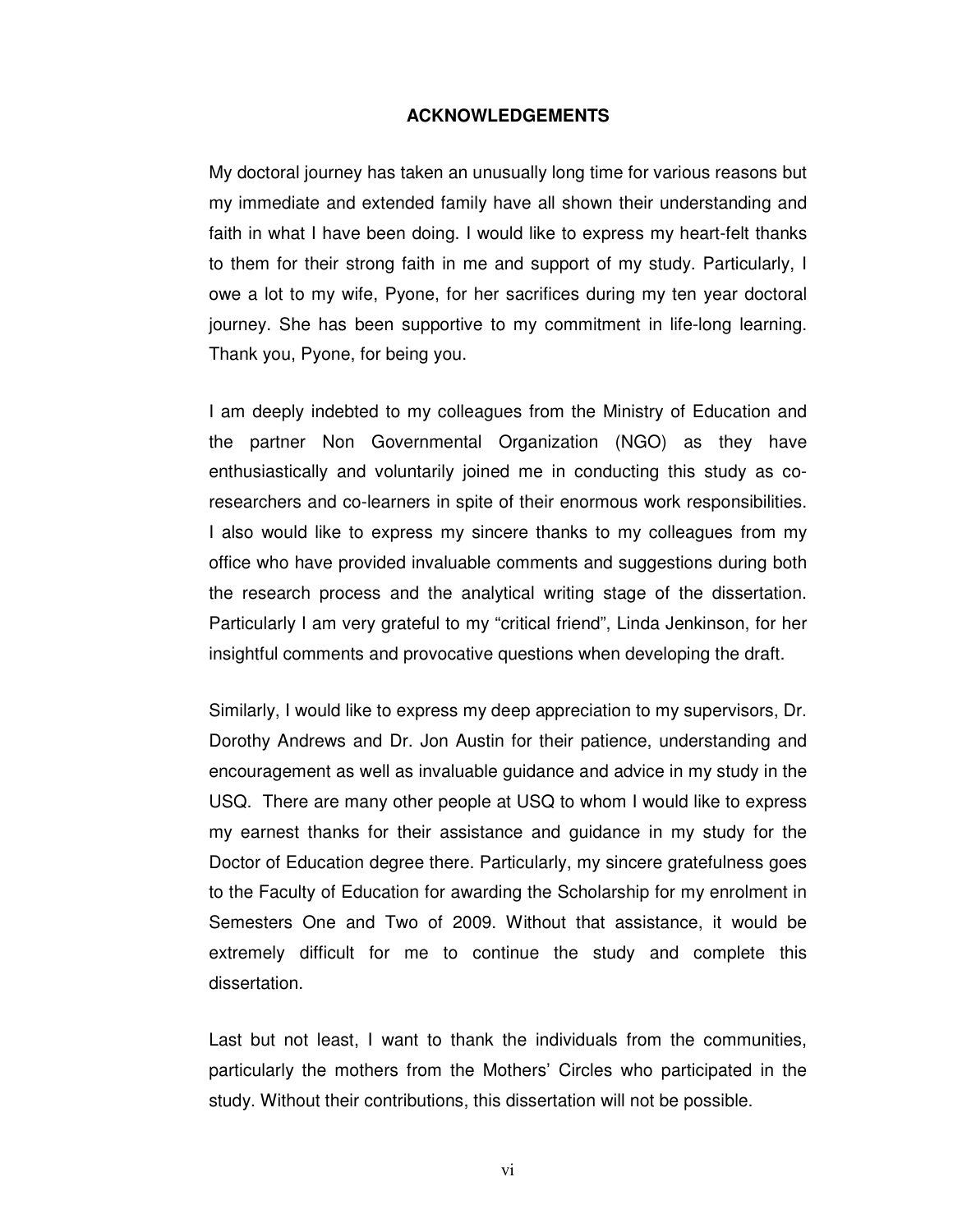## **TABLE OF CONTENTS**

| Abstract                                                                                                                                                                                                                                                                                                                        |  |  |  |  |
|---------------------------------------------------------------------------------------------------------------------------------------------------------------------------------------------------------------------------------------------------------------------------------------------------------------------------------|--|--|--|--|
| <b>CHAPTER ONE: INTRODUCTION TO THE RESEARCH STUDY  1</b>                                                                                                                                                                                                                                                                       |  |  |  |  |
| 1.1<br>1.2<br>1.3<br>1.4<br>1.5<br>1.6<br>THE RESEARCH PROBLEM AND QUESTIONS  15<br>1.7<br>1.7<br>1.9                                                                                                                                                                                                                           |  |  |  |  |
| <b>CHAPTER TWO: LITERATURE REVIEW - EARLY CHILDHOOD CARE</b><br>AND DEVELOPMENT; AND EMPOWERING ADULT EDUCATION 22                                                                                                                                                                                                              |  |  |  |  |
| 2.1<br>2.2 EARLY CHILDHOOD CARE AND DEVELOPMENT 23<br>2.2.4 Culture and context in early childhood care for development 35<br>2.2.5 The role of parents in early childhood and the need for                                                                                                                                     |  |  |  |  |
| 2.3.1 Adult education in development programming context  44<br>2.3.2 Empowering and emancipatory adult education  46<br>2.3.3 Praxis: repeated cycle of action and reflection 49<br>2.3.4 Power relationship in empowering and emancipatory education 50<br>2.3.5 Emancipatory education and active learning methodologies  52 |  |  |  |  |
| <b>CHAPTER THREE: RESEARCH DESIGN AND PROCESS 62</b>                                                                                                                                                                                                                                                                            |  |  |  |  |
| 3.1<br>3.2<br>3.3<br>3.4                                                                                                                                                                                                                                                                                                        |  |  |  |  |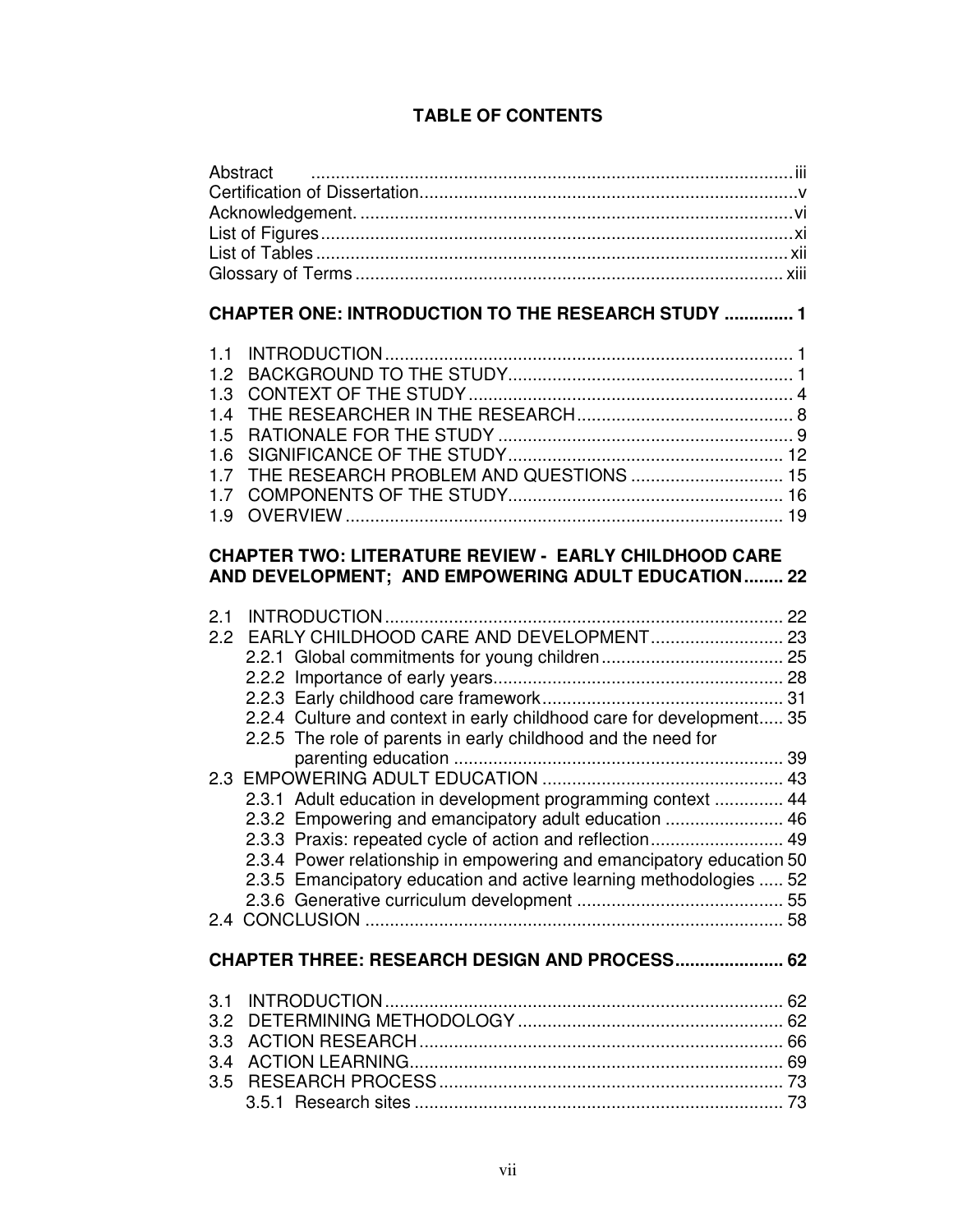| 3.6 |                                                                |  |
|-----|----------------------------------------------------------------|--|
|     |                                                                |  |
|     |                                                                |  |
|     |                                                                |  |
|     |                                                                |  |
| 3.7 |                                                                |  |
|     |                                                                |  |
|     | 3.7.2 Analysis of data on pedagogical practices  90            |  |
| 3.8 |                                                                |  |
|     |                                                                |  |
|     |                                                                |  |
|     |                                                                |  |
|     | <b>CHAPTER FOUR: RESEARCH EXPERIENCES: WORKING WITH</b>        |  |
|     | <b>COMMUNITIES FOR GENERATIVE CURRICULUM DEVELOPMENT</b>       |  |
|     |                                                                |  |
| 4.1 |                                                                |  |
| 4.2 | PHASE ONE: EXPLORING COMMUNITY KNOWLEDGE AND                   |  |
|     | PRACTICES ON EARLY CHILDHOOD CARE AND DEVELOPMENT  101         |  |
|     |                                                                |  |
|     | 4.2.2 Perceptions, beliefs, and expectations of parents and    |  |
|     | communities regarding children's development 107               |  |
|     |                                                                |  |
|     | 4.2.4 Coping with child care problems and challenges  125      |  |
|     |                                                                |  |
| 4.3 | PHASE TWO: PLANNING AND DEVELOPING A PROGRAMME                 |  |
|     | OF ACTION FOR EARLY CHILDHOOD CARE 131                         |  |
|     | 4.3.1 Themes and topics for the parenting education            |  |
|     |                                                                |  |
|     |                                                                |  |
|     | 4.3.3 Pedagogical approach for conducting parenting            |  |
|     |                                                                |  |
|     | 4.4 PHASE THREE: MERGING COMMUNITY WISDOM AND                  |  |
|     | PROFESSIONAL KNOWLEDGE IN PARENTING ACTION                     |  |
|     |                                                                |  |
|     |                                                                |  |
|     |                                                                |  |
|     |                                                                |  |
|     |                                                                |  |
|     |                                                                |  |
|     | <b>CHAPTER FIVE: PRAXIS IN THE ADULT EDUCATION</b>             |  |
|     | <b>ACTION LEARNING CIRCLES - REFLECTIONS ON PEDAGOGIC</b>      |  |
|     |                                                                |  |
|     |                                                                |  |
|     | 5.2 ADULT EDUCATORS AS LEARNERS IN THE GENERATIVE              |  |
|     |                                                                |  |
|     | 5.2.1 Reflections on What was Learned from the Communities 157 |  |
|     |                                                                |  |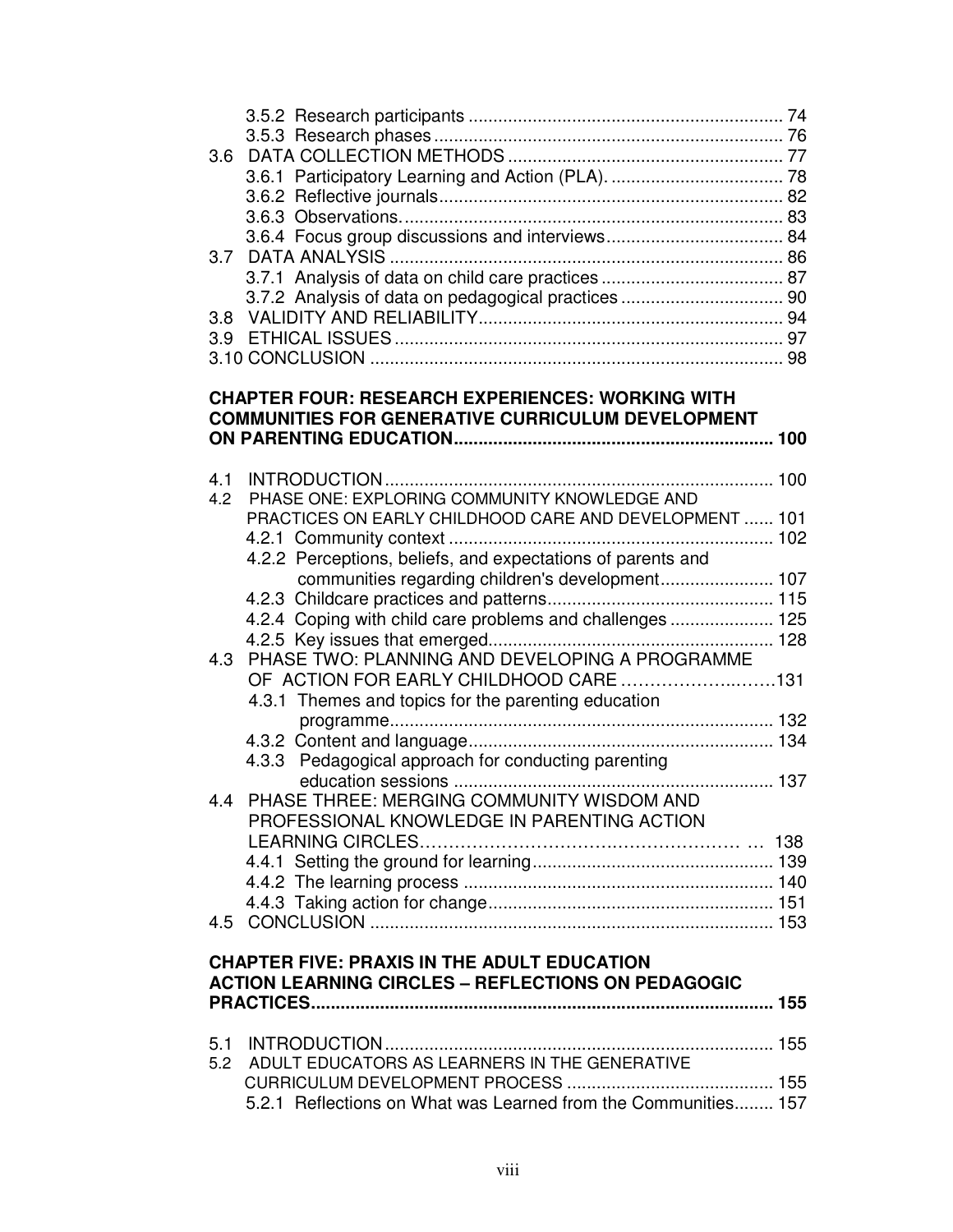| 5.2.2 Reflections on the Factors Facilitating Learning from the<br>FACILITATING LEARNING IN EDUCATION FOR<br>5.3<br>5.3.3 Using authentic contents and materials  174<br>5.3.4 Exercising authority and delegating responsibility 176<br>5.4 PROMOTING PARTICIPATORY ACTION FOR CHANGE |  |  |  |  |  |
|----------------------------------------------------------------------------------------------------------------------------------------------------------------------------------------------------------------------------------------------------------------------------------------|--|--|--|--|--|
| 5.4.1 Emancipatory learning: prerequisite for genuine participation 182<br>5.4.2 Empowering mothers for participatory action for change 185<br>5.5 CHALLENGES IN EMANCIPATORY AND EMPOWERING                                                                                           |  |  |  |  |  |
|                                                                                                                                                                                                                                                                                        |  |  |  |  |  |
|                                                                                                                                                                                                                                                                                        |  |  |  |  |  |
| 6.1<br>REFLECTIONS ON THE GENERATIVE CURRICULUM<br>6.2                                                                                                                                                                                                                                 |  |  |  |  |  |
| WORKING WITH PARENTS AND COMMUNITIES ON THEIR<br>6.3                                                                                                                                                                                                                                   |  |  |  |  |  |
| 6.3.1 Recognising existing strengths and challenges  199<br>6.3.2 Building confidence and competence among the                                                                                                                                                                         |  |  |  |  |  |
| 6.3.3 Generating solutions, alternatives and choices 206<br>PEDAGOGICAL PRACTICES IN EMPOWERING AND<br>6.4                                                                                                                                                                             |  |  |  |  |  |
| 6.4.1 Development of the curriculum for the parenting                                                                                                                                                                                                                                  |  |  |  |  |  |
| 6.4.2 Delivery process of the parenting education programme 211<br>6.4.3 The role of learners in empowering education  214                                                                                                                                                             |  |  |  |  |  |
| 6.4.4 Characteristics and quality of empowering adult educators  216<br>6.5 EMPOWERING PEOPLE TO GENUINELY AND MEANINGFULLY<br>PARTICIPATE IN THE DEVELOPMENT OF A PARENTING                                                                                                           |  |  |  |  |  |
|                                                                                                                                                                                                                                                                                        |  |  |  |  |  |
|                                                                                                                                                                                                                                                                                        |  |  |  |  |  |
|                                                                                                                                                                                                                                                                                        |  |  |  |  |  |
| <b>CHAPTER SEVEN: CONCLUSION AND RECOMMENDATIONS 232</b>                                                                                                                                                                                                                               |  |  |  |  |  |
|                                                                                                                                                                                                                                                                                        |  |  |  |  |  |
|                                                                                                                                                                                                                                                                                        |  |  |  |  |  |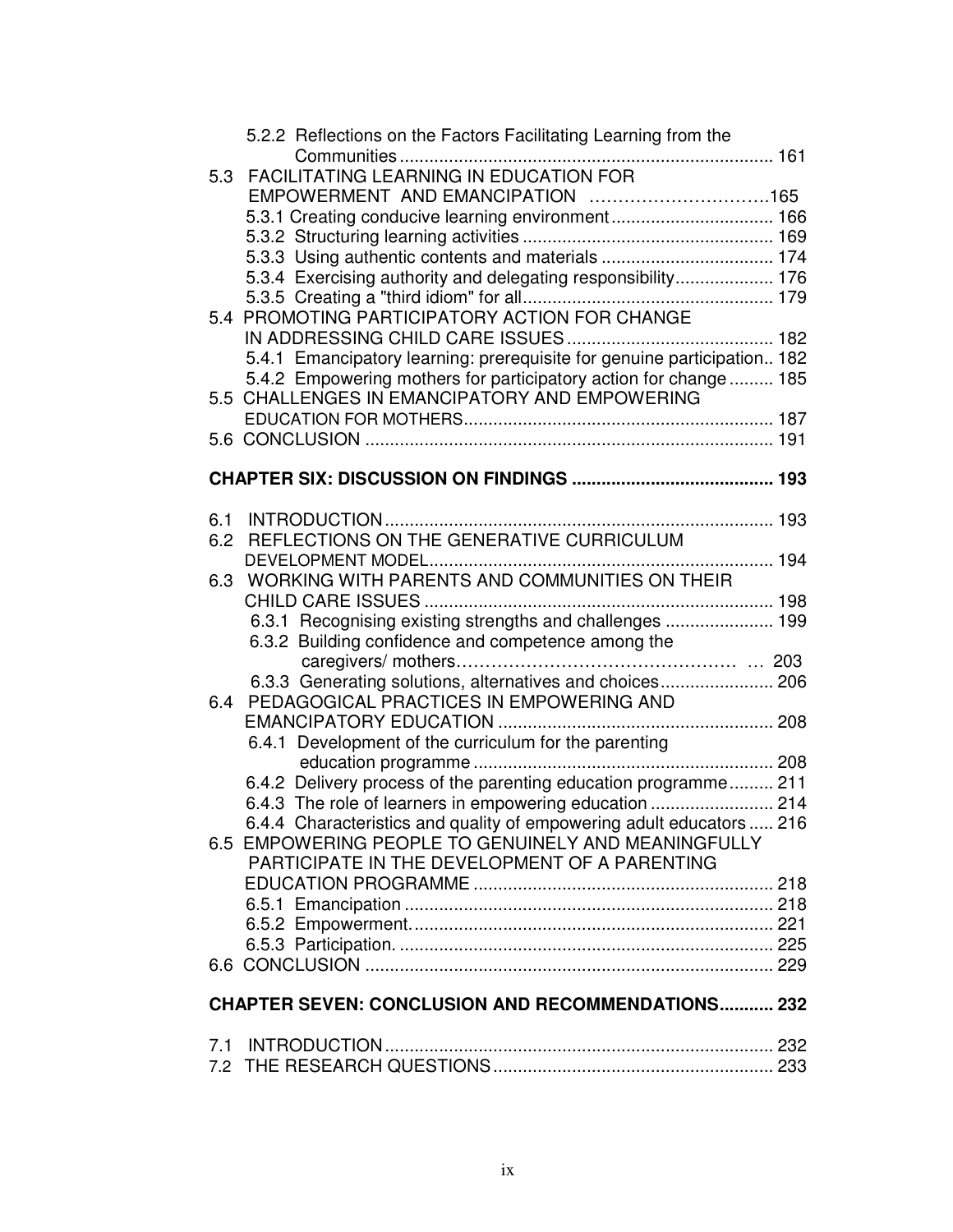|     |                                                                     | 235 |
|-----|---------------------------------------------------------------------|-----|
|     | 7.3.1 Contributions to the understanding of Freirean pedagogical    |     |
|     |                                                                     | 235 |
|     | 7.3.2 Contributions to the advancement of pedagogical practices 238 |     |
|     | 7.4 GENERAL IMPLICATION FOR DEVELOPMENT EDUCATION, ADULT            |     |
|     | EDUCATION AND PARENTING EDUCATION IN BURMA                          |     |
|     |                                                                     | 240 |
|     |                                                                     |     |
|     | 7.4.2 Professional development in adult education in Myanmar        |     |
|     |                                                                     |     |
|     | 7.4.3 Participatory approach to development programmes 243          |     |
|     |                                                                     |     |
| 7.6 |                                                                     |     |
| 7.7 |                                                                     |     |
|     |                                                                     |     |
|     | <b>REFERENCES</b>                                                   | 251 |
|     |                                                                     | 264 |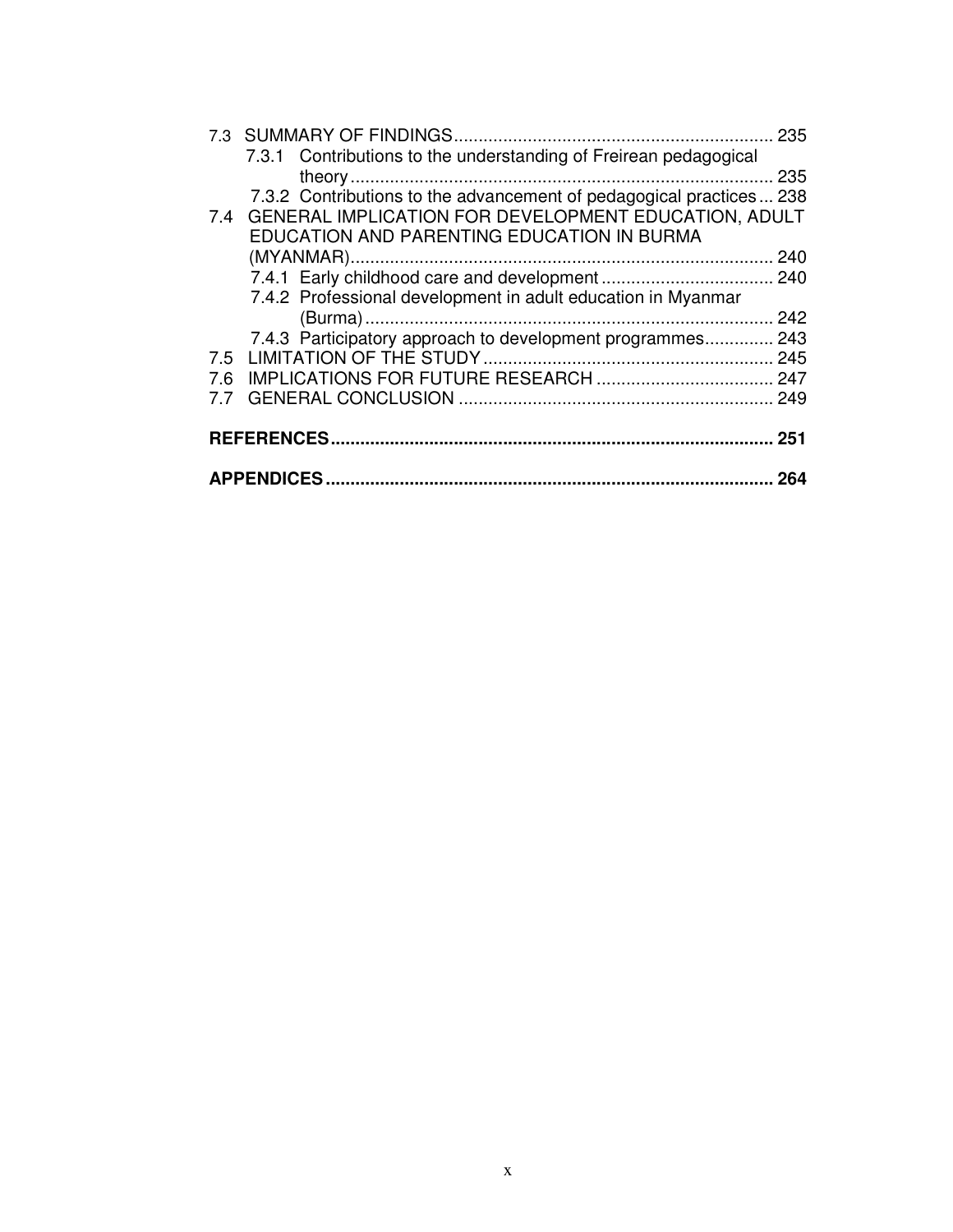## **LIST OF FIGURES**

| FIGURE 1.1: ECCD Network Project Activities in the Communities 7         |
|--------------------------------------------------------------------------|
| FIGURE 1.2: Dynamics and Relationships among Research Participants 17    |
| FIGURE 2.1: Emerging View of Nutrition, Health and Psycho-social         |
|                                                                          |
|                                                                          |
|                                                                          |
| FIGURE 3.2: Flow Diagram for the Analysis of Findings from Participatory |
| FIGURE 4.1: A Community Map Drawn by a Mothers Group 103                 |
| FIGURE 4.2: Milestones of Child Development Identified by a Group        |
|                                                                          |
| FIGURE 4.3: Daily Routines of a Working Mother's Household and           |
|                                                                          |
| FIGURE 4.4: Venn Diagram: Resources to Solve Child Care Problems         |
|                                                                          |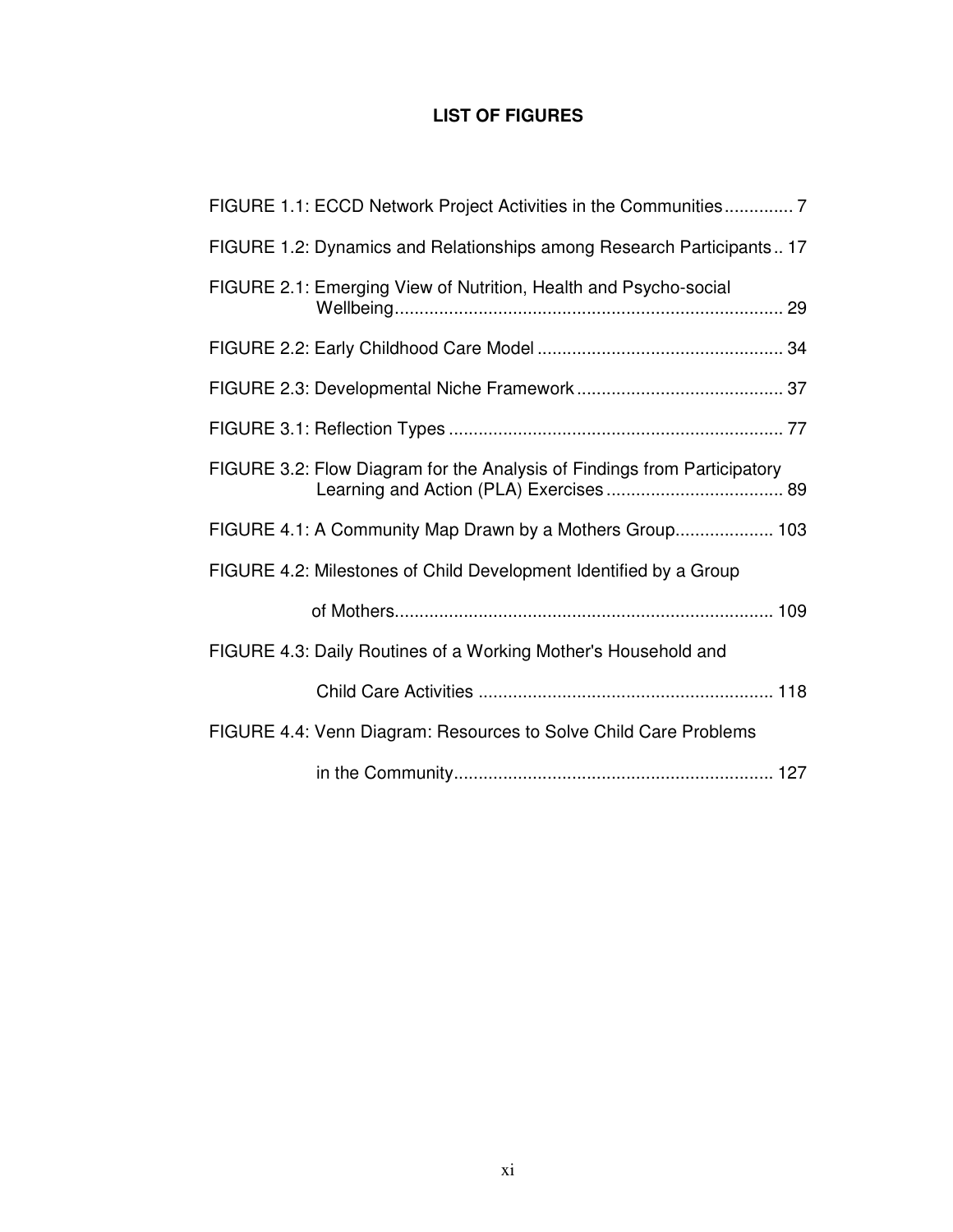## **LIST OF TABLES**

| <b>TABLE 3.1: Empowerment Potentials and Critical Research</b>      |  |
|---------------------------------------------------------------------|--|
| TABLE 3.2: Participatory Learning and Action (PLA) tools 80         |  |
|                                                                     |  |
| TABLE 4.1: Wealth Ranking by Participants in a Community 105        |  |
| TABLE 4.2: Community Perception on Children's Needs in Early        |  |
| TABLE 4.3: Problems and Challenges for Child Caring Identified by a |  |
| TABLE 4.4: Key Issues on Child Care Identified during the PLA       |  |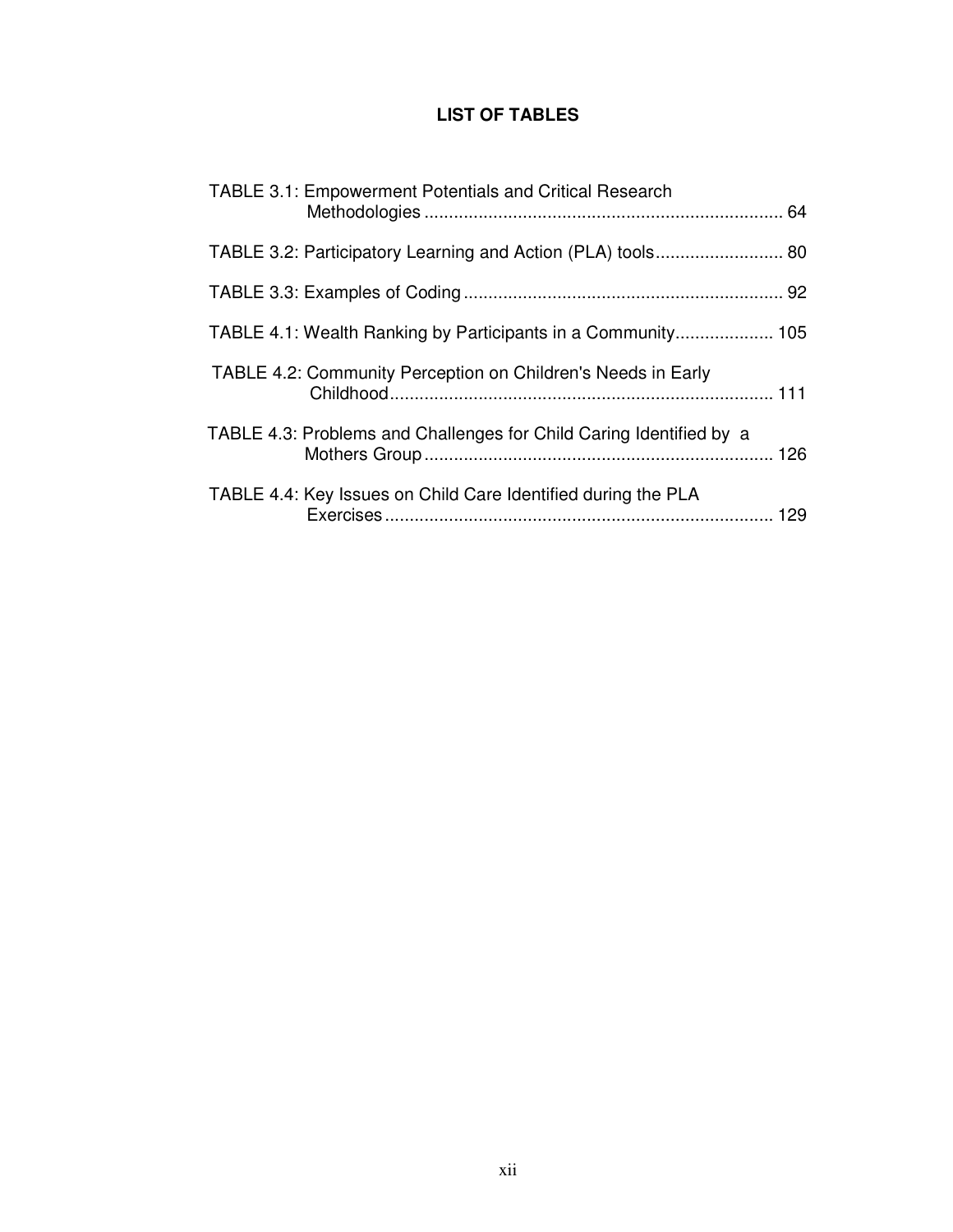#### **GLOSSARY OF TERMS**

- **critical democratic dialogue** a communicative interaction between the educator and learners as well as among learners to reflect together on the meaning of their knowledge, experiences and actions. This term is used to put emphasis on the critical and democratic nature of the interaction, contrasting it from the mere conversation/discussion among participants.
- **generative curriculum development** a curriculum development process in which curriculum objectives, content, materials and methodologies are grounded in learners'own knowledge and experiences, and generated by themselves.
- **informal learning** the way people learn things in their every-day life, without predetermined, and pre-structured learning objectives, procedures, materials and methodologies, and formal facilitation.
- **informal education** provision of education without any specifically structured learning programmes; e.g., educating people through media.
- **naturalistic learning** a form of learning organized in such a way that people engage in the learning process as closely as possible to how they learn naturally in every-day life.
- **Participatory Action Learning (PAL)** an approach to generate experiential and collaborative learning among participants through

xiii